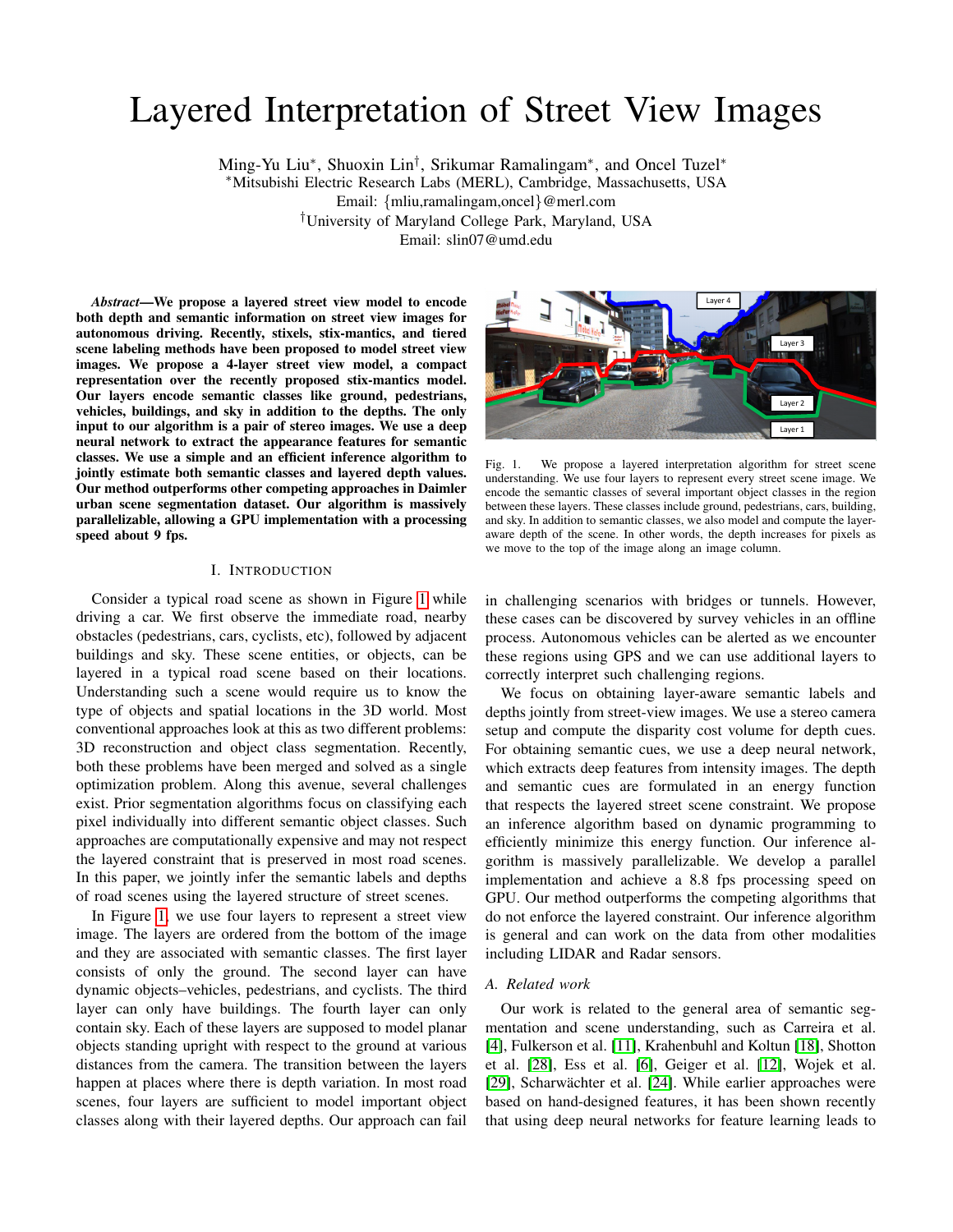better performance on this task Farabet et al. [\[8\]](#page-7-4), Girshick et al. [\[13\]](#page-7-5), Pinheiro and Collobert [\[22\]](#page-8-4), Sharma et al. [\[25\]](#page-8-5).

The problem of jointly solving both semantic segmentation and depth estimation from stereo camera was addressed in Ladicky et al. [\[20\]](#page-8-6) as a unified energy minimization framework. Our work focuses on semantic labeling using ordering constraint on road scenes and using fewer classes applicable to road scenes. In Hoiem et al. [\[16\]](#page-7-6), a typical road scene is classified into ground, vertical objects and sky to estimate the geometric layout from a single image. Objects like pedestrians and cars are segmented as vertical objects. This would be an under-representation for road scene understanding. Felzenszwalb and Veksler [\[9\]](#page-7-7) modeled the scene using two horizontal curves that divide the image into three regions: top, middle, and bottom.

One popular model for road scene is the stixel world that simplifies the world using a ground plane and a set of vertical sticks on the ground representing obstacles [\[2\]](#page-7-8). Stixels are compact and efficient representation for upright objects on the ground. The stixel representation can simply be seen as the computation of two curves. The first curve runs on the ground plane enclosing the free space that can be immediately reached without collision, and the second curve encodes the vertical objects boundary. In order to compute the stixel world, either depth map from semi-global stereo matching algorithm (SGM) [\[15\]](#page-7-9) or cost volume [\[3\]](#page-7-10) can be used. As with SGM, dynamic programming (DP) enables fast implementation for the computation of the stixels. Recently, ? ] demonstrated a monocular free-space estimation using appearance cues.

Stix-mantics [\[24\]](#page-8-3), a recently introduced model, gives more flexibility compared to stixels. Instead of having only one stixel for every column, they allow multiple segments along every column in the image and also combine nearby segments to form superpixel-style entities with better geometric meaning. Using these stixel-inspired superpixels, semantic class labeling is addressed.

We focus on obtaining layer-aware semantic labels and depths jointly from street-view images. Our work is closely related to many existing algorithms in vision, and most notably with tiered scene labeling [\[9\]](#page-7-7), joint semantic segmentation and depth estimation [\[20\]](#page-8-6), stixels and more recently, stixmantics [\[24\]](#page-8-3). Our approach achieves real-time processing speed and outperforms the competing algorithms [\[20\]](#page-8-6) in accuracy. We also achieve this performance without using explicit depth estimation and temporal constraints, which can be obtained using visual odometry. Similar to layered street view constraint, Manhattan constraints have been useful in indoor scene understanding [\[21,](#page-8-7) [10\]](#page-7-11).

The paper is organized as follow. In Section [II,](#page-1-0) we present the problem formulation. Section [III](#page-3-0) discusses the extraction of depth and appearance features. The inference algorithm and its implementation are described in Section [IV](#page-4-0) and [V.](#page-5-0) Experiments are presented in Section [VI.](#page-5-1)



Fig. 2. Illustration of the layered street view problem formulation: Each column of the image is divided up to four horizontal layers. The four layers are ordered from the bottom of the image. The model is compact and effective in representing a wide variety of scenarios in a typical road scene.

### II. LAYERED STREET VIEW

<span id="page-1-0"></span>Our goal is to jointly estimate semantic labels and depth for each pixel in the street view image using both appearance and depth information. We adopt a layered image interpretation. An image is horizontally divided into four layers of different semantic and depth regions. The layers are ordered from the bottom to the top. In each image column, pixels belong to the same layer have the same semantic label and depth. The only exception is that depth of the pixels in the ground layer vary according to their vertical image coordinate, which is determined by the ground plane. The ground plane can either be obtained in an offline external calibration process or in an online estimation process such as using the v-disparity map [\[19\]](#page-8-8). We enforce a depth-order constraint, i.e. , depth of a lower layer is always smaller than depth of a higher layer in each image column.

In our four layer model, the first layer can only have ground. The second layer can have pedestrians or vehicles. The third layer can have only buildings. The fourth layer can only have sky. Note that we do not enforce that each image column has exactly four layers. A column can have any number of layers between one to four. If a layer is absent at a particular image column, the bottom of its upper layer and the top of its bottom layer are next to each other. This implies that the curves defining these layers need not be a smooth continuous one. The four-layer model provides a flexible method for enforcing geometry and semantics to the scene. The only assumption required is the planar world assumption, which is not restrictive for many applications requiring street scene understanding. If necessary, the geometry of the layered street scene model can be further enhanced to dense depth map with additional computational cost. Similarly, the model can be improved with more layers and semantic classes.

#### *A. Problem Formulation*

Notations: We use  $W = \{1, 2, ..., W\}$  and  $\mathcal{H} =$  $\{1, 2, ..., H\}$  to refer the sets that hold the horizontal x and vertical y coordinates respectively. We consider five different semantic object classes; namely, ground, vehicle, pedestrian, building, and sky. They are denoted by the symbols G, V,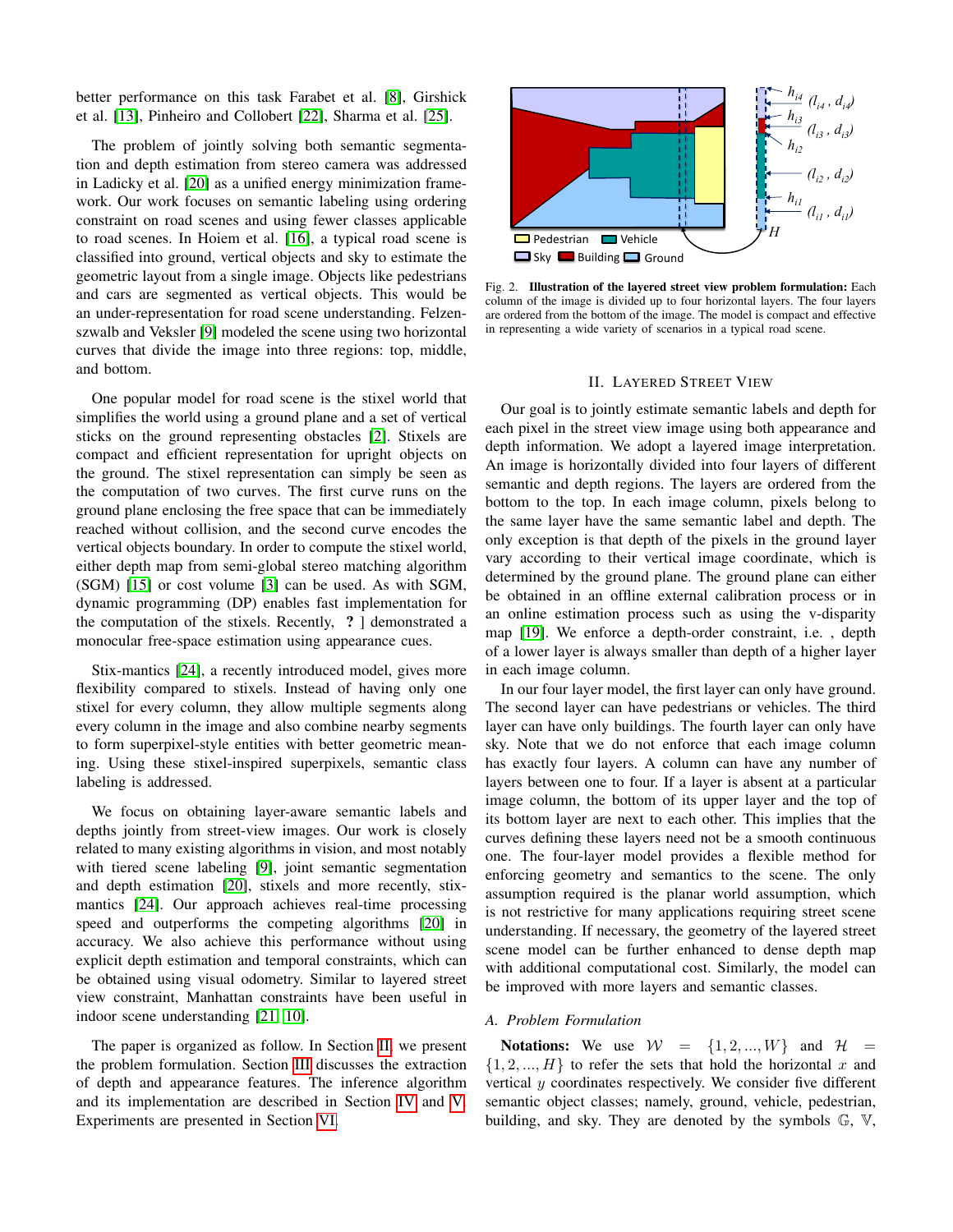

<span id="page-2-4"></span>Fig. 3. Layered street view algorithm: The proposed algorithm utilizes appearance features from a deep neural network and depth features from disparity costs. The features are used to jointly infer the dense semantic and depth labels.

P, B, and S respectively. The set of the semantic class labels is denoted by  $\mathcal{L} = \{\mathbb{G}, \mathbb{V}, \mathbb{P}, \mathbb{B}, \mathbb{S}\}.$  We use  $\mathcal{D}$  for the set of disparity values. The words disparity and depth are used interchangeably in the paper for ease of presentation. It is understood that a one-to-one conversion can be easily obtained by using the parameters in the camera calibration matrix. The cardinality of the semantic label space and disparity values are denoted by  $L = |\mathcal{L}|$  and  $D = |\mathcal{D}|$  respectively.

We formulate the layered street view problem as a constrained energy minimization problem. The constraints encode the order of the semantic object class labels and depth values in each column. It limits the solution space of the variables associated with each image column. We solve the constrained energy minimization problem efficiently using an inference algorithm based on dynamic programming.

We use the variables,  $h_{i1}$ ,  $h_{i2}$ ,  $h_{i3}$ , and  $h_{i4}$ , to denote the  $y$  coordinates of the top pixels of the four layers in the image column *i*. Let  $l_{i1}$ ,  $l_{i2}$ ,  $l_{i3}$ , and  $l_{i4}$  be the semantic object class labels for the four layers and let  $d_{i1}$ ,  $d_{i2}$ ,  $d_{i3}$ , and  $d_{i4}$  be the depths of the four layers in the image column  $i$ . The ordering constraint and the knowledge of the ground plane allow us to fix some parameters. The actual number of unknowns is only 5 given by  $\mathbf{x}_i = [h_{i1}, h_{i2}, h_{i3}, l_{i2}, d_{i3}]$ . Hence the label assignment for the entire image is given by  $x_I = [\mathbf{x}_1, \mathbf{x}_2, ..., \mathbf{x}_W].$ The number of possible assignments for an image column is in the order  $O(H^3LD)$  since  $h_{i1}, h_{i2}, h_{i3} \in \mathcal{H}, l_{i2} \in \mathcal{L}$ , and  $d_{i3} \in \mathcal{D}$ .

To rank the likelihood of the label assignment, we use evidence from image appearance features and stereo disparity matching features. We aggregate evidence from all the pixels in a column to compute the evidence. Let  $U_i^A(\mathbf{x}_i)$  and  $U_i^D(\mathbf{x}_i)$ be the data terms representing the semantic and depth label cost, respectively, incurred as assigning  $x_i$  to the image column  $i$ . The two terms are summed to yield the data term

$$
U_i(\mathbf{x}_i) = U_i^A(\mathbf{x}_i) + U_i^D(\mathbf{x}_i),
$$
\n(1)

denoting the cost for assigning  $x_i$  to the image column i. Instead of working on the standard 2D Markov Random Field space where each pixel can have a depth value and a semantic label as independent variables, we reduce the problem to a constrained energy minimization problem given by

<span id="page-2-3"></span><span id="page-2-0"></span>
$$
\min_{\mathbf{x}} \sum_{i=1}^{W} U_i(\mathbf{x}_i)
$$
 (2)

s.t. 
$$
h_{i1} \ge h_{i2} \ge h_{i3} \ge h_{i4} = 1,
$$
 (3)

<span id="page-2-1"></span>
$$
d_{i1} < d_{i2} < d_{i3} < d_{i4},\tag{4}
$$

<span id="page-2-2"></span>
$$
l_{i1} = \mathbb{G}, l_{i2} \in \{ \mathbb{V}, \mathbb{P} \}, l_{i3} = \mathbb{B}, l_{i4} = \mathbb{S}, \forall i \tag{5}
$$

where the constraint [\(3\)](#page-2-0) gives the layer structure, the constraint [\(4\)](#page-2-1) enforces the depth order, and the constraint [\(5\)](#page-2-2) takes into account the possible semantic labels for each layer. The variable  $d_{i2}$  is a function of  $h_{i1}$ , the top pixel location of the ground layer, because we assume the dynamic object is standing upright on the ground surface at the  $h_{i1}$ th row of the image. The energy function in Equation [\(2\)](#page-2-3) models the relation of pixels in the same column but not pixels in the same row. We use image patches centering around a pixel as the reception fields for the feature computation at the pixel location. Neighboring pixels have similar reception fields and thus have similar features.

The data term  $U_i(\mathbf{x}_i)$  is the cost of assigning label  $\mathbf{x}_i$  to the column  $i$ . It is the sum of the pixel-wise data terms given by

$$
U_i(\mathbf{x}_i) = \sum_{y=h_{i4}}^{h_{i3}-1} \left( E^A(i, y, \mathbb{S}) + E^D(i, y, \infty) \right)
$$
  
+ 
$$
\sum_{y=h_{i3}}^{h_{i2}-1} \left( E^A(i, y, \mathbb{B}) + E^D(i, y, d_{i3}) \right)
$$
  
+ 
$$
\sum_{y=h_{i2}}^{h_{i1}-1} \left( E^A(i, y, l_{i2}) + E^D(i, y, d_{i2}(h_{i1})) \right)
$$
  
+ 
$$
\sum_{y=h_{i1}}^H \left( E^A(i, y, \mathbb{G}) + E^D(i, y, d_{i1}) \right)
$$
 (6)

where the per pixel appearance data term  $E^{A}(x, y, l)$  is the cost of assigning label l to the pixel  $(x, y)$  and the per pixel depth data term  $E^{D}(x, y, d)$  is the cost of assigning depth d to the pixel  $(x, y)$ . We use a deep neural network for obtaining the per pixel appearance data term  $E^{A}(x, y, l)$  and use a standard disparity cost for obtaining the per pixel depth data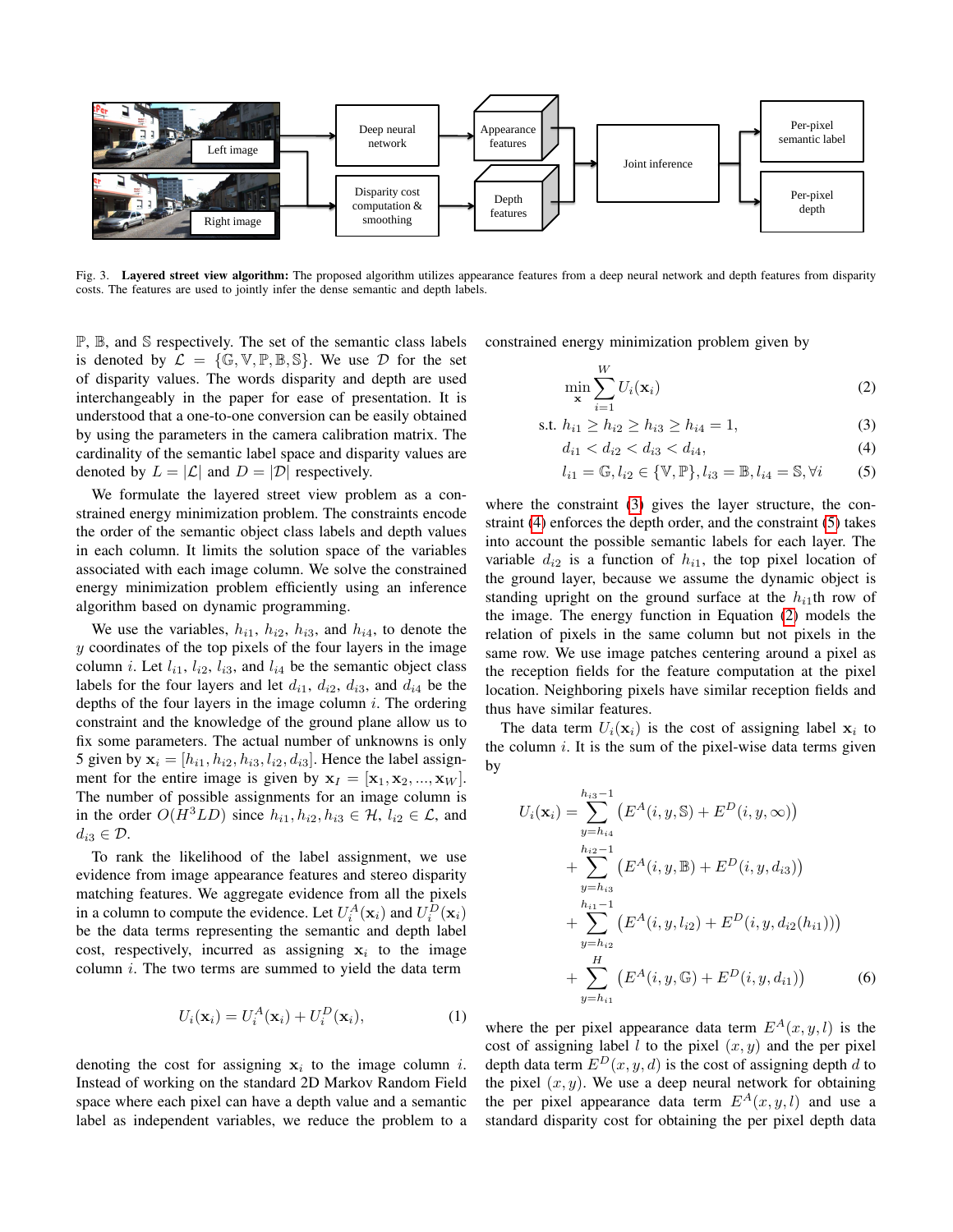

<span id="page-3-1"></span>Fig. 4. Deep neural network for extracting the appearance features: Our deep neural network contains two parts: multi-scale convolutional neural network and recursive context propagation network. The multi-scale convolutional neural network contains three convolutional layers and is applied to the Gaussian pyramid of the input image. It extracts multi-scale appearance features, which are fed into the recursive context propagation network. The recursive context propagation network consists of three sub-networks: the semantic mapper, the semantic combiner, and the semantic de-combiner networks. It embeds rich context information to the features and enhances their discriminative power. Note that the layers are color-coded. The same color is assigned to the layers sharing the filter weights. A dotted line indicates that the feature map is upsampled before feeding to the succeeding layer. For further details, please refer to Section [III.](#page-3-0)

term  $E^{D}(x, y, d)$  detailed in Section [III.](#page-3-0) We summarize our layered street view algorithm in Figure [3.](#page-2-4)

## III. FEATURES

<span id="page-3-0"></span>We rely on two types of features: depth and appearance.

# *A. Depth*

We use the smoothed absolute intensity difference for the per pixel depth data term, which is commonly used in stereo reconstruction algorithms. We first compute the pixel wise absolute intensity difference for each disparity value in D, which renders a cost volume representation. A box filter is then applied to smooth the cost volume. The per pixel depth data term is given by

$$
E^{D}(x, y, d) = \frac{1}{N} \sum_{(\tilde{x}, \tilde{y}) \in P(x, y)} |I_{L}(\tilde{x}, \tilde{y} - d) - I_{R}(\tilde{x}, \tilde{y})| \quad (7)
$$

where  $I_L$  and  $I_R$  refer to the intensity values of the left and right images,  $P_{(x,y)}$  is an image patch centered at  $(x, y)$ , and  $N = |P_{(x,y)}|$  denotes the cardinality of the patch, serving as a normalization constant. The patch size is fixed to 11-by-11 in our experiments.

## *B. Appearance*

We compute per pixel appearance data term using a deep neural netwrok. Our network, shown in Figure [4,](#page-3-1) consists of two parts: a multi-scale convolutional neural network (MSCNN) and a recursive context propagation network (RCPN). The MSCNN allows us to extract multi-scale appearance cues and RCPN allows us to extract rich contextual information.

MSCNN: Our MSCNN is a close variant to the neural network proposed in Farabet et al. [\[8\]](#page-7-4). It has 3 convolutional layers. The first convolutional layer has 16 filters of size  $8 \times 8$ followed by rectified linear unit (ReLU) and  $2 \times 2$  max-pooling processing. The second layer has 64 filters of size  $7 \times 7$ followed by ReLU and  $2 \times 2$  max-pooling processing. The third layer has 256 filters of size  $7 \times 7$  followed by ReLU. The stacking of the convolutional layers yields a reception field of 47-by-47 pixels. Due to max-pooling, the resolution of the output feature map is smaller than that of the input image. We upsample the feature map to have the same resolution.

The 3-layer convolutional neural network (CNN) is applied separately to three scales of the Gaussian pyramid of the input image. Specifically, we downsample the input image using three different scales (1, 2, and 4) and use the 3-layer CNN to extract features at each scale. We use upsampling to bring all the feature maps to the same resolution. The feature maps from the three scales are concatenated to obtain the MSCNN feature map. Note that the filter weights are constrained to be the same for all the scales. The MSCNN extracts multi-scale appearance information for each pixel, which is then passed to the RCPN. For further details about MSCNN, please refer to [\[8\]](#page-7-4).

RCPN: Our RCPN is a variant of the network proposed in Sharma et al. [\[25\]](#page-8-5). It consists of three sub-networks: the semantic mapper network, the semantic combiner network, and the semantic de-combiner network. We use the RCPN to embed rich context information to the output appearance features. The semantic mapper network is a 1-layer CNN with 128 filters of size  $1 \times 1$  followed by ReLU. It maps each 768-dimensional feature of the MSCNN feature map to a 128-dimensional semantic feature, which is then fed into the semantic combiner network.

The semantic combiner network has three recursive layers, and each contains 128 filter of size  $4 \times 4$  followed by ReLU. The semantic combiner fuses input features in a 4-by-4 region of the input semantic feature map to an output semantic feature. This process is non-overlapping; hence, each semantic combiner layer generates an output feature map that is 16 times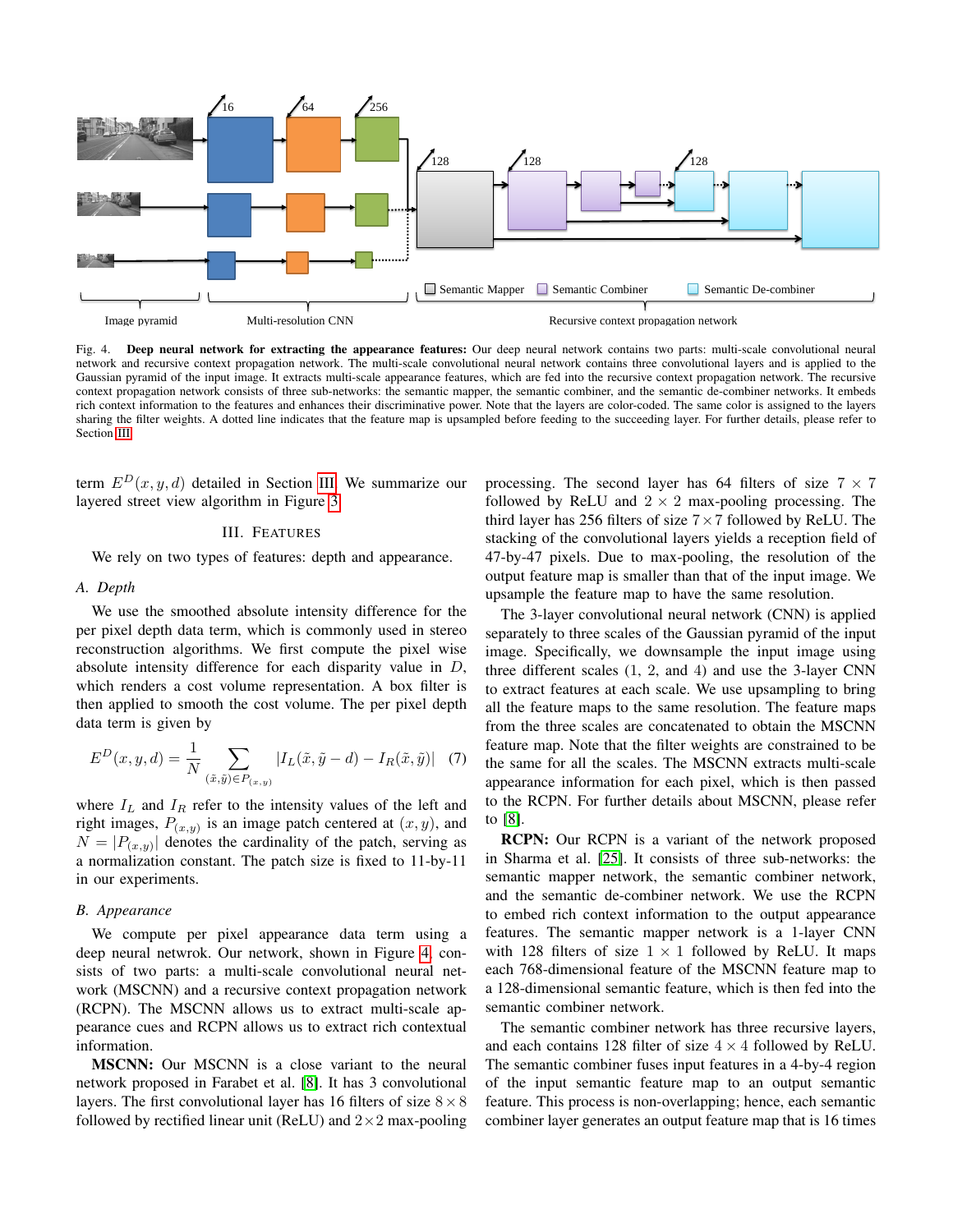smaller than the input one. Applying the 3-layer recursive combiner network renders an output feature map that is 4096 times smaller than the input feature map of the semantic mapper. The semantic combiner network recursively embeds context information from image regions with larger and larger spatial support. The output feature maps from the three layers form a context feature pyramid, which is fed into the semantic de-combiner network.

Similar to the semantic combiner network, the semantic de-combiner network has three recursive layers and each contains 128 filter of size  $1 \times 1$  followed by ReLU. It is used to recursively distribute context information residing in the context pyramid back to the individual pixels, from higher to lower levels of the context pyramid. Each de-combiner layer fuses the feature map from the previous de-combiner layer with that from the corresponding level of the context pyramid. Note that our RCPN implementation differs from [\[25\]](#page-8-5) in two major places: 1) we use square patches for context propagation while [\[25\]](#page-8-5) uses superpixels[? ], and 2) we use pyramids to represent hierarchy of context information while [\[25\]](#page-8-5) uses superpixel trees. Our design choices allow a more efficient implementation because we do not use superpixel segmentation.

**Training:** We use grayscale images. The pixel intensity values are scaled between 0 to 1 and centered by subtracting 0.5 before being fed into the deep neural network. To train the network, we connect the output layer to a fully connected layer having 5 neurons, corresponding to ground, pedestrian, vehicle, building, and sky classes. The fully connected layer is followed by the softmax layer. The network is trained by minimizing the cross-entropy error via stochastic gradient descent with momentum. We use the Caffe library Jia et al. [\[17\]](#page-7-12) for training. The number of pixels in the semantic classes can be quite different. To avoid the bias from dominant classes (ground and building), we weight the cross-entropy loss based on the semantic class distribution, which yields better performance in practice.

We use the negative logarithm of the softmax scores of the semantic classes as the per-pixel appearance data terms. Let  $f(x, y, l)$  be the softmax score of the deep neural network at pixel location  $(x, y)$ , which represents the probability of assigning the label  $l$  to the pixel. The per pixel appearance data term is given by

$$
E^{A}(x, y, l) = -\beta \log f(x, y, l)
$$
\n(8)

where  $\beta$  is a parameter controlling the relative weight of the appearance and depth data terms.

#### IV. EFFICIENT INFERENCE ALGORITHM

<span id="page-4-0"></span>We decompose the energy minimization problem in Equa-tion [\(2\)](#page-2-3) into  $W$  sub-problems where the *i*th sub-problem is given by

<span id="page-4-1"></span>
$$
\min_{\mathbf{x}_i} U_i(\mathbf{x}_i) \tag{9}
$$

s.t. 
$$
h_{i1} \ge h_{i2} \ge h_{i3} \ge h_{i4} = 1
$$
 (10)

$$
d_{i1} < d_{i2} < d_{i3} < d_{i4} \tag{11}
$$

$$
l_{i1} = \mathbb{G}, l_{i2} \in \{\mathbb{V}, \mathbb{P}\}, l_{i3} = \mathbb{B}, l_{i4} = \mathbb{S}.
$$
 (12)

We solve each of the sub-problems optimally and combine their solutions to construct the semantic labeling and depth map of the image. For simplicity, we will drop the subscript  $i$  in the discussion below.

Each of the sub-problems can be mapped to a 1D chain labeling problem. The chain has 4 nodes where the first node contains the variables  $(h_1, d_1, l_1)$ , the second node contains the variables  $(h_2, d_2, l_2)$ , the third node contains the variables  $(h_3, d_3, l_3)$ , and the fourth node contain the variables  $(h_4, d_4, l_4)$ . Utilizing the recursion in the label cost evaluation, a standard dynamic programming algorithm can solve the inference on the 1D chain with a complexity of  $O((HDL \cdot H)^2)$  where the product  $HDL$  represents the size of label space at each node and the second  $H$  comes from the label cost evaluation at each node. Unfortunately, the complexity is too high for real-time applications.

We propose a variant of the dynamic programming algorithm to reduce the complexity of solving the sub-problem in [\(9\)](#page-4-1) to  $O(H<sup>2</sup>D)$  and achieve real-time performance. We first note that some of the variables are known from our street view setup as discussed in the problem formulation section. We only need to search the values for  $h_1$ ,  $h_2$ ,  $h_3$ ,  $l_2$ ,  $d_3$ . For any combination of  $h_1$   $h_2$  and  $l_2$ , we need to find the best combination of  $d_3$  and  $h_3$ . In the following, we show that pre-computing the best combination of  $d_3$  and  $h_3$  for any  $h_1$  $h_2$  and  $l_2$  can be achieved in  $O(H^2D)$  time using recursion.

We first observe that the problem in  $(9)$  can then be written as

$$
\min_{h_1, h_2, l_2} \sum_{y=h_2}^{h_1-1} \left( E^A(i, y, l_2) + E^D(i, y, d_2(h_1)) \right) +
$$
  

$$
\sum_{y=h_1}^H \left( E^A(i, y, \mathbb{G}) + E^D(i, y, d_1) + Q_i(h_1, h_2) \right)
$$
(13)

where  $Q_i$  is an intermediate cost table given by

$$
Q_i(h_1, h_2) \equiv \min_{\substack{h_3, d_3 \\ d_3 > d_2(h_1)}} \sum_{y=h_4}^{h_3 - 1} \left( E^A(i, y, \mathbb{S}) \right)
$$
  
+ 
$$
E^D(i, y, \infty) + \sum_{y=h_3}^{h_2 - 1} \left( E^A(i, y, \mathbb{B}) + E^D(i, y, d_3) \right)
$$
 (14)

Note that depth of the second layer object  $d_2$  is a function of  $h_1$  because  $d_2$  can be uniquely determined from  $h_1$  and the ground plane equation. As a result,  $Q_i$  depends on both  $h_1$ and  $h_2$ .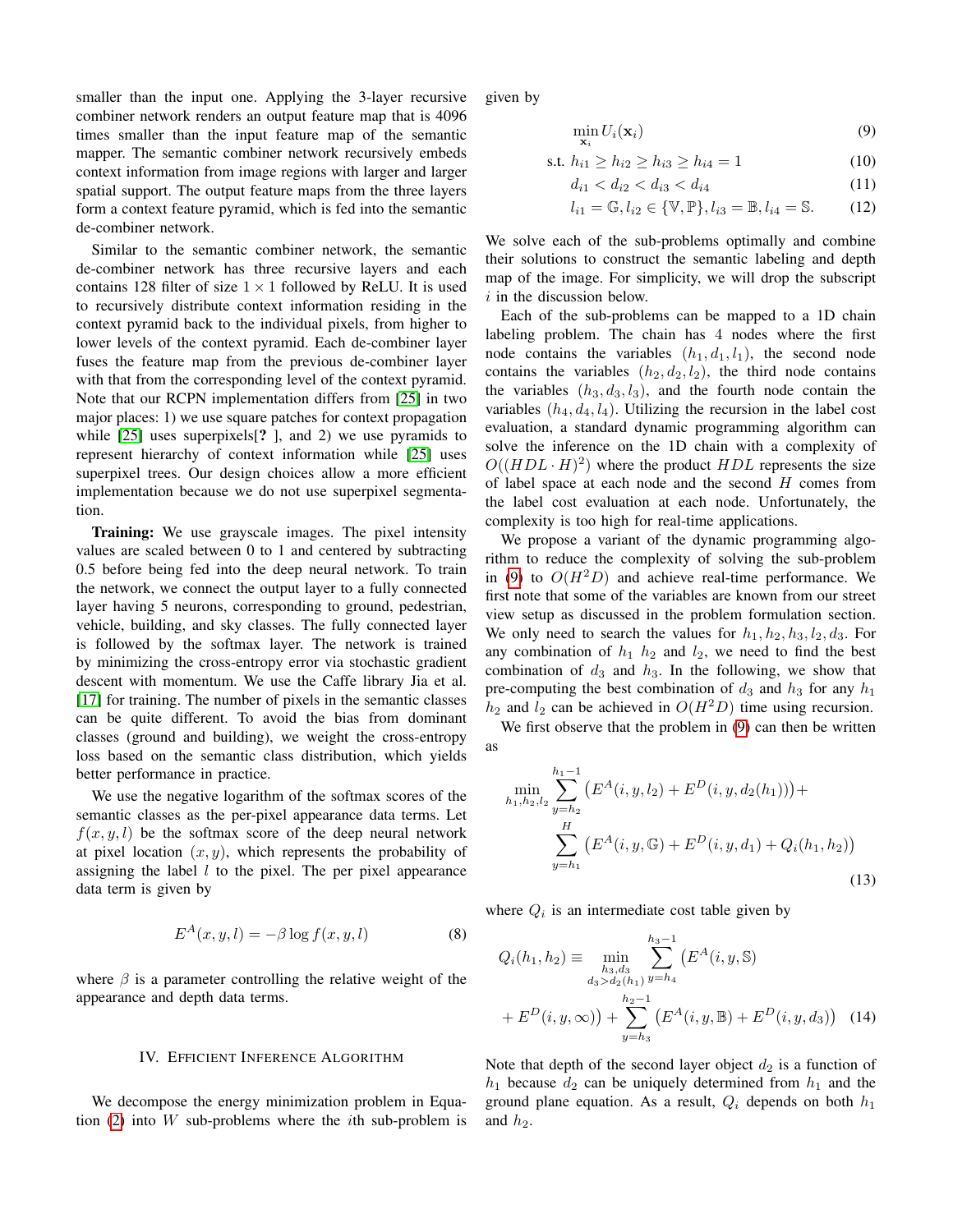By integrating  $E^A(i, y, \mathbb{B}) + E^D(i, y, d_3)$  and  $E^A(i, y, \mathbb{S}) +$  $E^D(i, y, \infty)$  along the y direction, the sum given by

$$
R_i(h_2, h_3, d_3) \equiv \sum_{y=h_4}^{h_3-1} \left( E^A(i, y, \mathbb{S}) + E^D(i, y, \infty) \right) +
$$
  

$$
\sum_{y=h_3}^{h_2-1} \left( E^A(i, y, \mathbb{B}) + E^D(i, y, d_3) \right)
$$
 (15)

for all combination of  $h_2$  and  $h_3$  can be computed in  $O(H^2)$ time for each  $d_3$ . We further note that  $Q_i$  can be computed via a recursive update rule given by

$$
Q_i(h_1 + 1, h_2) = \min(Q_i(h_1, h_2), \min_{h_3} R_i(h_2, h_3, \tilde{d}))
$$
 (16)

where  $\tilde{d}$  is an integer satisfying  $d_2(h_1) \leq \tilde{d} < d_2(h_1 + 1)$  and is used to ensure that the depth ordering constraint between the second and third layers is met. Intuitively, we are computing a running min structure along the decreasing depth of the building layer. The recursive update rule allows us to compute  $Q_i$  for any  $h_1$  and  $h_2$  in  $O(H^2D)$  time. As a result, the complexity of finding the best configuration for a partition can be reduced to  $O(H^2L+H^2D) = O(H^2D)$  where  $H^2L$  is the time required for searching combinations of  $h_1$   $h_2$  and  $l_2$ . We perform the 1D labeling algorithm to each image column. The overall complexity of the labeling algorithm is  $O(WH^2D)$ .

# V. IMPLEMENTATION

<span id="page-5-0"></span>Our algorithm is massively parrallelizable and can be implemented using CUDA, a general purpose parallel computing language for NVIDIA GPUs [\[5\]](#page-7-13). A GPU comprises a large number of Single-Instruction-Multiple-Data (SIMD) processor cores to allow many threads to execute common operations concurrently on large data arrays. In our implementation of the labeling algorithm, we exploit data level parallelism in all stages of computation.

- 1 **Depth data term:** We use  $W \times H$  threads to compute the disparity values for each pixel at  $(x, y)$ . We implemented the box filter using the sliding window approach. First, we use H threads to perform 1D sliding window on each row. As the window moves from left to right in the horizontal direction, the new pixel value on the right is added and the existing one on the left is subtracted. We then use W threads to carry out the same computation for each column.
- 2 Appearance data term: We use the Caffe library [\[17\]](#page-7-12) to compute the softmax scores output of the deep neural network. We use NVIDIA's cuDNN library to achieve additional speed up.
- 3 Intermediate cost table: We first compute the integral of  $E^A(i, y, \mathbb{B})+E^D(i, y, d_3)$  and  $E^A(i, y, \mathbb{S})+E^D(i, y, \infty)$ over  $y$  such that the two sum terms can be retrieved in constant time for any range. This can be done in parallel for each column  $i$ . We observe that for a fixed  $h_2$ , computing  $R_i(h_2, h_3, d_3)$  over each i and  $h_3$  can be jointly parallelized. Therefore we use  $h_2 \times W$  threads to

compute an intermediate table for  $d_3$  and  $h_3$  and use W threads to find the combinations that yield the minimum cost for each  $h_1$  and  $h_2$ .

4 Energy minimization and labeling: Using previously computed Q, we use W threads to search the  $x_i$  with the minimum cost in each column in parallel.

Memory layout is an important factor for processing speed in GPU. By default, our image data is stored in row-major form. The GPU implementation naturally takes advantage of this memory layout by assigning threads to work on pixels on the same row, which resides in memory as a continuous array. This allows GPU to coalesce the memory accesses of the threads such that the GPU memory bandwidth is efficiently utilized. In addition, our algorithm avoids reshaping or transposing the data in the memory, which would take extra memory and time.

We execute our algorithm on a Windows 7 desktop computer equipped with NVIDIA Tesla K40 GPU along with Intel i7 processor. We set the size of one-dimension thread blocks to be 64 and the size of two-dimension thread blocks to be  $32\times32$  to facilitate efficient scheduling of the threads on target GPU. To avoid register spills to local memory, we minimize local variable declarations. In our algorithm, no data needs to be shared among threads within a block, therefore shared memory is not used in the implementation.

## VI. EXPERIMENTS

<span id="page-5-1"></span>Benchmark: We evaluated our approach using the public Daimler Urban Segmentation dataset [\[23\]](#page-8-9). The dataset contains 500 stereo grayscale image pairs with pixel-wise semantic class annotations for the left images. While the image size in the dataset is 1024x440, only the middle region from  $(24, 40)$  to  $(1000, 400)$  is fully labeled. Hence, the effective image size is 976x360. The dataset is composed for evaluating only the semantic labeling using stereo image pairs. There is no ground truth for depth.

The semantic labels in the annotations include ground, sky, building, pedestrian, vehicle, curbs, bicyclist, motorcyclist, and background clutters. However, only the ground, sky, building, pedestrian, and vehicle are considered in the evaluation protocol. The performance metric for the semantic labeling is based on the PASCAL VOC intersection over union (IoU) measure [\[7\]](#page-7-14), which is the ratio of cardinality of the intersection of the ground truth and estimated semantic segments over that of their union. Let  $\ddot{S}$  and  $S$  be the set of pixels labeled as sky in the computed semantic class label map and the ground truth label map, respectively. The IoU measure of the sky class is given by

$$
IoU(Sky) = \frac{|\tilde{S} \cap S|}{|\tilde{S} \cup S|}.
$$
 (17)

The larger the IoU measure, the better the matching between the ground truth and estimated segments; and, hence, the better the semantic labeling accuracy.

Evaluation: We followed the evaluation protocol described in [\[24\]](#page-8-3), which used the first 300 stereo image pairs in the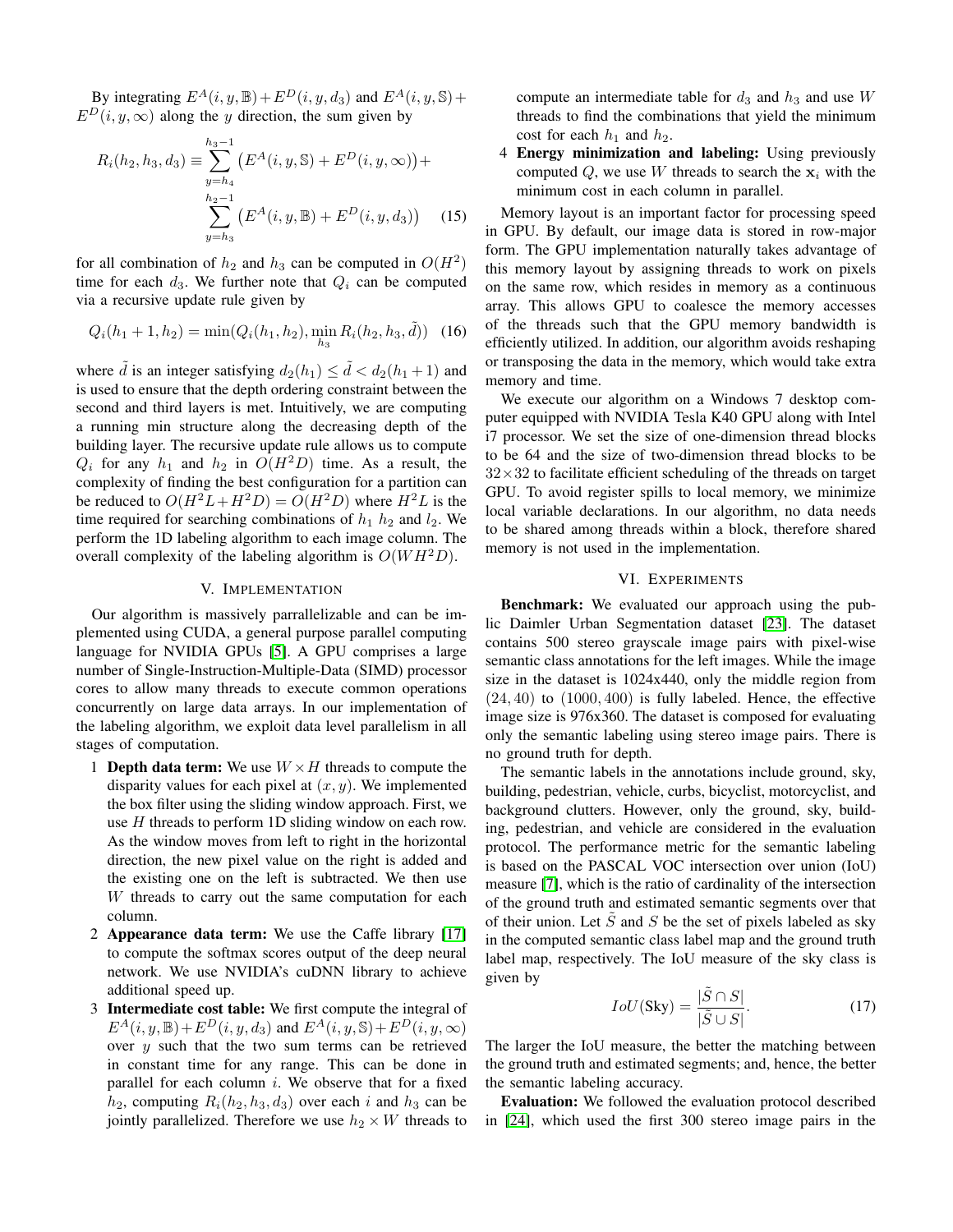<span id="page-6-0"></span>THE TABLE COMPARES THE PROPOSED METHOD WITH SEVERAL COMPETING ALGORITHMS ON SEMANTIC OBJECT CLASS LABELING ACCURACY USING THE DAIMLER URBAN SEGMENTATION DATASET. THE RESULTS ARE SHOWN IN PERCENTAGE USING THE IOU MEASURE.

| Class\Method                | Joint-Opt.<br>ALE [20] | Stix-mantics<br>[24] | Darwin-pairwise<br>[14] | PN-RCPN<br>$[26]$ | Appearance<br>features | Proposed |
|-----------------------------|------------------------|----------------------|-------------------------|-------------------|------------------------|----------|
| Ground                      | 94.9                   | 93.8                 | 95.7                    | 96.7              | 96.7                   | 96.4     |
| Vehicle                     | 76.0                   | 78.8                 | 68.7                    | 79.4              | 80.7                   | 83.3     |
| Pedestrian                  | 73.1                   | 66.0                 | 21.2                    | 68.4              | 61.3                   | 71.1     |
| Sky                         | 95.5                   | 75.4                 | 94.2                    | 91.4              | 87.6                   | 89.5     |
| Building                    | 90.6                   | 89.2                 | 87.6                    | 86.3              | 87.4                   | 91.2     |
| $Avg$ (all)                 | 86.0                   | 80.6                 | 73.5                    | 84.5              | 82.8                   | 86.3     |
| Avg (dynamic)               | 74.5                   | 72.4                 | 44.9                    | 73.8              | 71.0                   | 77.2     |
| Runtime per frame in second | 111                    | 0.05                 | N/A                     | 2.8               | 0.07                   | 0.11     |



Fig. 5. Visualization: The figure visualizes the output computed from the proposed method. From top to bottom, we show the left images, the right images, the ground truth semantic labeling, the semantic labeling, and depth. The black regions are the regions where the ground truths are not available.

<span id="page-6-1"></span>dataset for training and the remaining 200 stereo image pairs for testing. During testing, we downsampled the input images by half in each dimension. This was necessary for our GPU implementation. During evaluation, we upsampled the image to the original size.

We use left images of the stereo pairs for training our deep neural network. During testing, the network outputs persemantic-class softmax scores for each pixel. We compared our approach with several approaches. The competing approaches include the joint-optimal ALE (ALE) algorithm [\[20\]](#page-8-6), the stix-mantics [\[24\]](#page-8-3), the Darwin pairwise [\[14\]](#page-7-15), and the PN-RCPN [\[26\]](#page-8-10). The algorithms in [\[20,](#page-8-6) [26\]](#page-8-10) utilizes superpixel segmentations as input, which demands additional computation resources. The stix-mantics algorithm [\[24\]](#page-8-3) uses depth, obtained using an FPGA chip, and temporal constraints from adjacent stereo images. We achieve better accuracy and comparable computational performance without using an FPGA chip and temporal constraints.

In Table [I,](#page-6-0) we compare the semantic labeling accuracy of the

competing algorithms. The results of the competing algorithms are duplicated from the Daimler dataset website [\[1\]](#page-7-16). Note that the results in the website are different from those reported in the original paper [\[24\]](#page-8-3) because the unlabeled pixels were initially not excluded from the IoU computation in the original paper [\[24\]](#page-8-3).

Performance: In the table, we show that our method achieves the state-of-the-art performance of 86.3%, while ALE achieves an accuracy of 86.0%. The stix-mantics algorithm achieves an accuracy of 80.6%, which is significantly lower than our method and ALE. In terms of the performance for the dynamic objects (vehicles and pedestrians), the proposed algorithm achieves an accuracy of 77.2%, outperforming ALE, which gets 74.5%. In terms of speed, we are several magnitude faster than ALE. We generate both depth and semantic labels in 114.1 ms, while ALE takes 111,000 ms. The stix-mantics algorithm is slightly faster than our method requiring only 50 ms. However, they use an FPGA chip to precompute the depth before estimating the semantic labels, whereas we jointly

#### TABLE I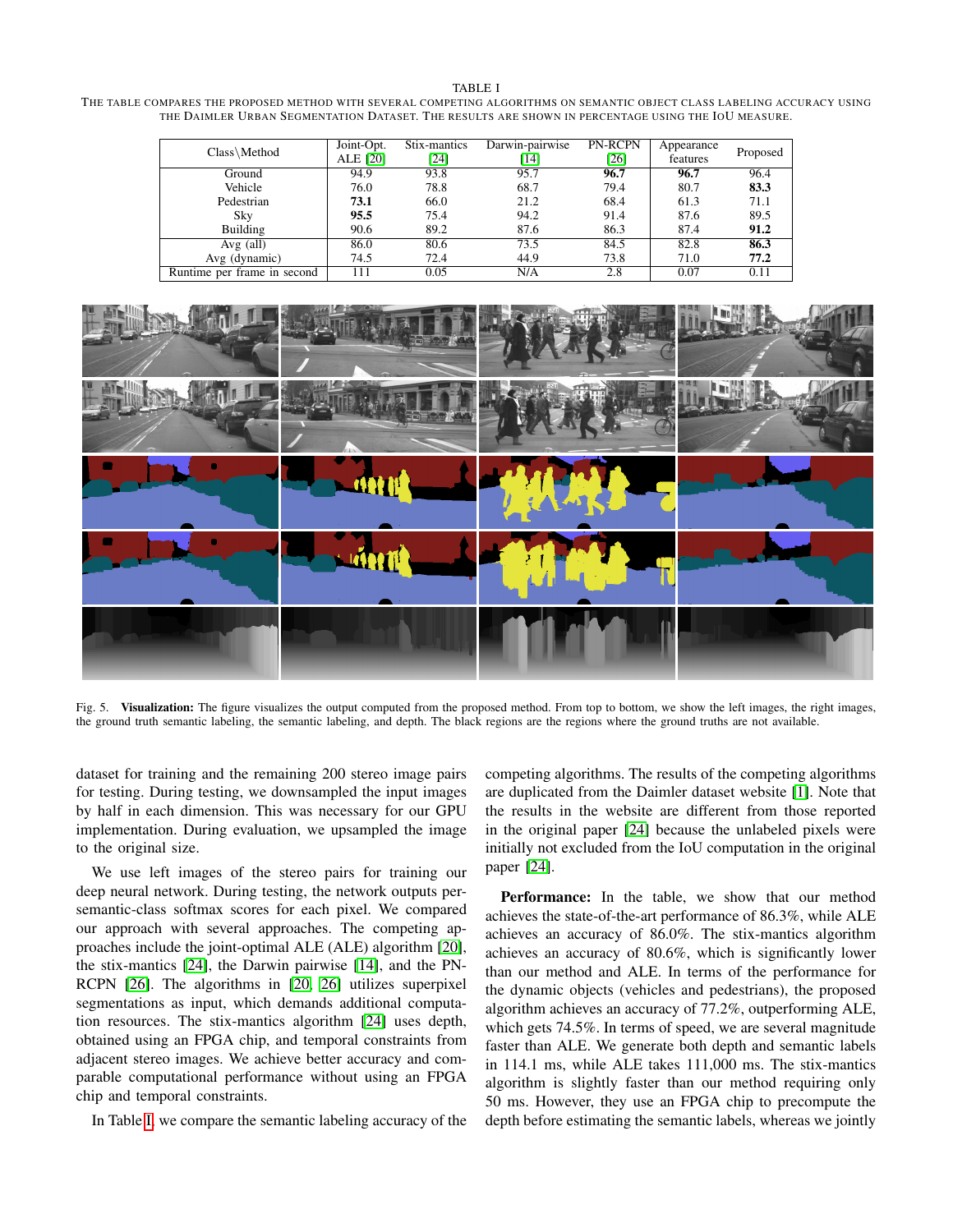

Fig. 6. The advantages of the layered constraint: Top: Semantic labeling using only the appearance features. Bottom: Semantic labeling using the layered constraint. This constraint avoids geometrically impossible labeling, which may occur while using only appearance features extracted using the deep neural network.

<span id="page-7-17"></span>TABLE II ALGORITHM COMPONENT EXECUTION TIME

<span id="page-7-18"></span>

| Component name                | Execution time in ms |  |  |
|-------------------------------|----------------------|--|--|
| Depth data term (cost volume) | 5.2                  |  |  |
| Appearance data term (DNN)    | 70.0                 |  |  |
| Intermediate table $Q$        | 25.6                 |  |  |
| Inference                     | 13.3                 |  |  |
| Overall                       | 1141                 |  |  |

compute both semantic labels and depth.

In Figure [5,](#page-6-1) we visualize the semantic labels and depth from the proposed algorithm. Qualitatively, we find that we obtain visually accurate semantic labels and our depth map resembles a piece-wise planar approximation of the 3D scene.

We observe that our appearance features alone performs quite well. It achieves an average accuracy of 82.8%. The layered constraint allows us to avoid impossible labelings such as having ground regions in the middle of sky, or having vehicles in the middle of a building, etc. By incorporating this constraint, our performance improves to 86.3%, which corresponds to a 20.3% error reduction. This improvement can be qualitatively seen in a few examples in Figure [6.](#page-7-17)

We report the execution time required by the individual steps in our algorithm in Table [II.](#page-7-18) All the computation is performed in the GPU. Overall, our algorithm takes 114.1 ms to infer the semantic labels and depth. The run time can be further reduced by half, by utilizing a second GPU card for processing the neural network computation.

# VII. CONCLUSION

We propose a novel layered street view model and develop an efficient algorithm to jointly estimate semantic labels and depth for street view images. We obtain this result using appearance features, which can be computed from a deep neural network, and depth features, which can be derived from stereo disparity costs. Our algorithm outperforms the competing methods on the Daimler Urban Segmentation data set and runs at 8.8 frame-per-second using a GPU implementation.

# ACKNOWLEDGEMENT

We thank Jay Thornton, Shumpei Kameyama, reviewers, and area chairs for their feedback and support of this work.

## **REFERENCES**

- <span id="page-7-16"></span>[1] Scene labeling, 2015. URL [http://www.6d-vision.com/](http://www.6d-vision.com/scene-labeling) [scene-labeling.](http://www.6d-vision.com/scene-labeling)
- <span id="page-7-8"></span>[2] H. Badino, U. Franke, and D. Pfeiffer. The stixel world a compact medium level representation of the 3d-world. In *DAGM*, 2009.
- <span id="page-7-10"></span>[3] R. Benenson, R. Timofte, and L.V. Gool. Stixels estimation without depth map computation. In *ICCV*, 2011.
- <span id="page-7-0"></span>[4] João Carreira, Rui Caseiro, Jorge Batista, and Cristian Sminchisescu. Semantic segmentation with second-order pooling. In *European Conference on Computer Vision*, 2012.
- <span id="page-7-13"></span>[5] NVIDIA Corporation. NVIDIA CUDA C programming guide. 2014.
- <span id="page-7-2"></span>[6] A. Ess, T. Mueller, H. Grabner, and L.V. Gool. Segmentation-based urban traffic scene understanding. In *British Machine Vision Conference*, 2009.
- <span id="page-7-14"></span>[7] Mark Everingham, Luc Van Gool, Christopher KI Williams, John Winn, and Andrew Zisserman. The pascal visual object classes (voc) challenge. *International journal of computer vision*, 88(2):303–338, 2010.
- <span id="page-7-4"></span>[8] Clément Farabet, Camille Couprie, Laurent Najman, and Yann LeCun. Learning hierarchical features for scene labeling. *IEEE Transactions on Pattern Analysis and Machine Intelligence*, 35(8):1915–1929, 2013.
- <span id="page-7-7"></span>[9] Pedro F Felzenszwalb and Olga Veksler. Tiered scene labeling with dynamic programming. In *IEEE Conference on Computer Vision and Pattern Recognition*, pages 3097–3104, 2010.
- <span id="page-7-11"></span>[10] Alex Flint, David Murray, and Ian Reid. Manhattan scene understanding using monocular, stereo, and 3d features. In *IEEE International Conference on Computer Vision*.
- <span id="page-7-1"></span>[11] B. Fulkerson, A. Vedaldi, and S. Soatto. Class segmentation and object localization with superpixel neighborhoods. In *IEEE International Conference on Computer Vision*, 2009.
- <span id="page-7-3"></span>[12] A. Geiger, M. Lauer, C. Wojek, C. Stiller, and R. Urtasun. 3d traffic scene understanding from movable platforms. In *IEEE Transactions on Pattern Analysis and Machine Intelligence*, 2013.
- <span id="page-7-5"></span>[13] Ross Girshick, Jeff Donahue, Trevor Darrell, and Jitendra Malik. Rich feature hierarchies for accurate object detection and semantic segmentation. *arXiv preprint arXiv:1311.2524*, 2013.
- <span id="page-7-15"></span>[14] Stephen Gould. Darwin: A framework for machine learning and computer vision research and development. *The Journal of Machine Learning Research*, 13(1):3533– 3537, 2012.
- <span id="page-7-9"></span>[15] H. Hirschmuller. Stereo processing by semiglobal matching and mutual information. *IEEE Transactions on Pattern Analysis and Machine Intelligence*, 2008.
- <span id="page-7-6"></span>[16] D. Hoiem, A. A. Efros, and M. Hebert. Automatic photo pop-up. *ACM Transactions on Graphics*, 2005.
- <span id="page-7-12"></span>[17] Yangqing Jia, Evan Shelhamer, Jeff Donahue, Sergey Karayev, Jonathan Long, Ross Girshick, Sergio Guadar-